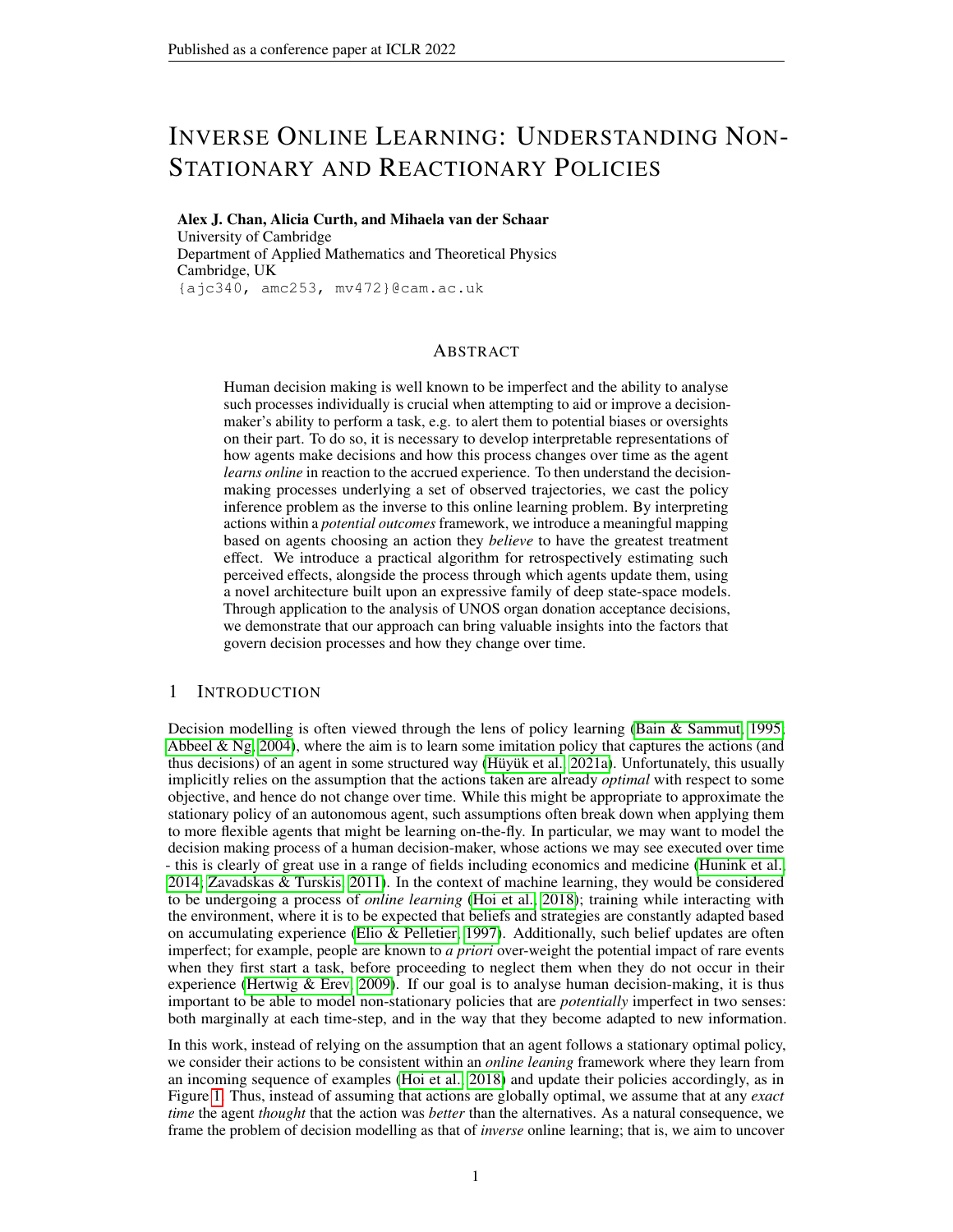<span id="page-1-0"></span>

Figure 1: Capturing online learning behaviour. We assume the agent models the response surfaces in their mind, and that their belief changes each time step in response to the actions they take and the consequent observations they make. The response surface they model need not converge on the true surface since the update method of the agent may be biased and not appropriately use the information available to them.

the process through which an agent is learning online. Note that this does not involve coming up with a new way to do online learning itself, rather we recover how it appears a given agent may have learnt. We do this by modelling the (non-stationary) policy of the agent using a deep state-space model [\(Krishnan et al., 2017\)](#page-10-4), allowing us to track the *memory* of the agent while allowing policies to evolve in a non-parametric and non-prescribed fashion. We construct an interpretable mapping from the accrued memory to policies by framing the decision-making process within a potential-outcome setting [\(Rubin, 2005\)](#page-10-5); letting actions correspond to interventions (or *treatments*), and assuming that agents make decisions by choosing an action which they *perceive* to have the highest (treatment) effect.

Contributions. In this work we make a number of contributions: First, we formalise the inverse online learning problem and a connection between decision modelling, online learning and potential outcomes, highlighting how they complement each other to result in an interpretable un-derstanding of policies (Section [2\)](#page-1-1); Second, we introduce a practical method to estimate the nonstationary policy and update method of an agent given demonstrations (Section [4\)](#page-3-0); And third, we demonstrate how we can uncover useful practical insights into the decision making process of agents with a case study on the acceptance of liver donation offers (Section [5\)](#page-6-0). Code is made available at <https://github.com/XanderJC/inverse-online>, along with the group codebase at <https://github.com/vanderschaarlab/mlforhealthlabpub>.

## <span id="page-1-1"></span>2 PROBLEM FORMALISATION

**Preliminaries.** Assume we observe a data trajectory<sup>[1](#page-1-2)</sup> of the form  $\mathcal{D} = \{ (X_t, A_t, Y_t) \}_{t=1}^T$ . Here,  $X_t \in \mathcal{X} \subset \mathbb{R}^d$ , denotes a context vector of possible confounders;  $A_t \in \mathcal{A} =$  $\{0, 1\}$ , a binary action or intervention; and  $Y_t \in \mathcal{Y}$ , a binary or continuous outcome of interest. The subscript  $t$  indicates a time-ordering of observed triplets; any time-step t is generated by (i) arrival of context x, (ii) an intervention a being performed by an agent according to some policy  $\pi_t(x)$  and (iii) a corresponding outcome y being observed.

Goal. We are interested in recovering the agent's *non-stationary* policy  $\pi_t(x) = P(A =$  $1|X = x, H_t = h_t$ , which depends on the observed context  $x$  and can change over time due to the observed history  $H_t =$  $\{(X_k, A_k, Y_k)\}_{k=1}^{t-1}$ . We make the key assumption that the agent acts with the *intention* to choose an intervention a leading to the best (largest) potential outcome  $Y(a)$ , but that the *perception* of the optimal intervention may change over time throughout the agent's *learning process* about their environment. This problem formalisation naturally places us at the in-



Figure 2: Simplified inverse process. Our task is to infer the evolving perceived effect over time (the blue line) given only realisations of the agent's behaviour.

tersection of treatment effect inference within the Neyman-Rubin potential outcomes (PO) framework

<span id="page-1-2"></span><sup>&</sup>lt;sup>1</sup>We assume with a single trajectory here, though learning and inference can be applied over a dataset of multiple trajectories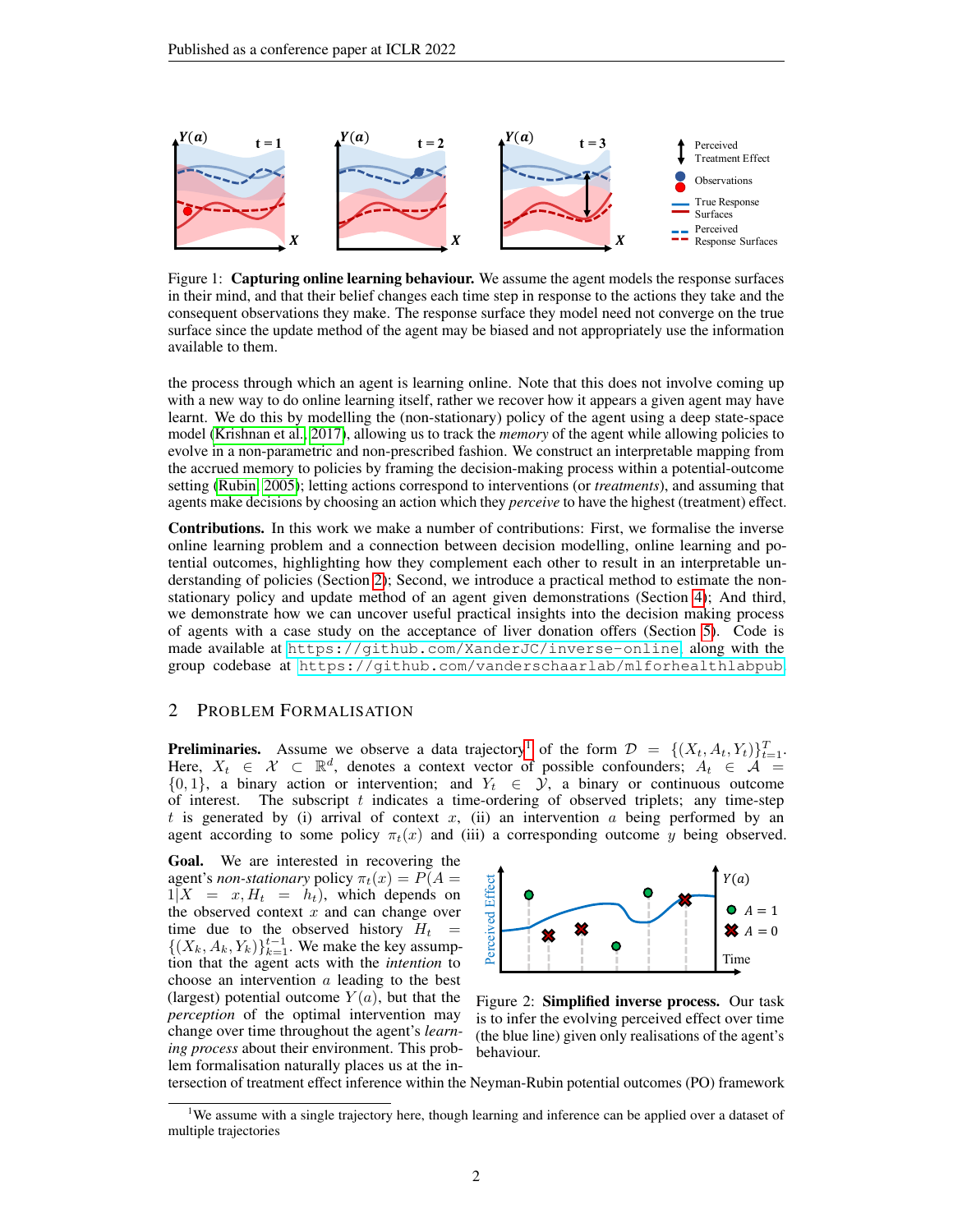[\(Rubin, 2005\)](#page-10-5) with the classical (inverse) reinforcement learning (RL) paradigm [\(Abbeel & Ng,](#page-9-1) [2004\)](#page-9-1). More specifically though the RL-subproblem of logged contextual bandits (Swaminathan  $\&$ [Joachims, 2015;](#page-11-1) [Atan et al., 2018\)](#page-9-3), where the setting is offline and the contexts arrive independently.

Perception Versus Reality. As is standard within the PO framework, we assume that any observation has two potential outcomes  $Y(a)$ , associated with each intervention (treatment-level), which are generated from some true distribution inherent to the environment, i.e.  $Y(0), Y(1) \sim \mathbb{P}^e(\cdot | X = x)$ , yet only the potential outcome associated with the chosen treatment is revealed to the agent. If the agent had full knowledge of the environment, its optimal policy would be to choose an action as  $\arg \max_a \mu_a^e(x)$  where  $\mu_a^e(x) = \mathbb{E}_{\mathbb{P}^e}[Y(a)|X=x]$ , or conversely to choose to perform the intervention only when its expected conditional average treatment effect (CATE)  $\tau^e(x) = \mu_1^e(x)$  –  $\mu_0^e(x)$  is positive. In general, we assume that such perfect knowledge of the environment is not available to the agent in many scenarios of practical interest. Instead, we assume that at any time t, the agent acts according to some *perceived* model  $\mathbb P$  of its environment, which induces the perceived expected potential outcomes  $\tilde{\mu}_a(x;t)$  and associated treatment effect  $\tilde{\tau}(x;t)$ . Here,  $\tilde{\mu}_a(x;t) = \mathbb{E}_{\tilde{p}}[Y(a)|X=x,H_t=h_t]$ , is a function not only of the observed context but also the history, such that the agent can update its beliefs according to observed outcomes. Note that we allow the agent's model of the environment to be misspecified; in this case  $\tilde{\mu}_a(x;t)$  would not converge to  $\mu_a^e(x)$  even for very long trajectories. We consider this an important feature, as we assume that human decision-makers generally need to make simplifications [\(Griffiths et al.,](#page-10-6) [2015\)](#page-10-6). Formally, we make the following assumption about the agent's decision making process:

<span id="page-2-0"></span>Assumption 1 *Mutual Observability: The observable space* X *contains only and all the information available to the agent at the point of assigning an action.*

<span id="page-2-1"></span>Assumption 2 *Perceived Optimality: An agent assigns the action they think will maximise the outcome. For a deterministic policy*  $\pi_t$ *, the agent believes*  $\pi_t(x) = 1 \iff \tilde{\mu}_1(x;t) > \tilde{\mu}_0(x;t)$ . *Given a stochastic agent, the policy*  $\pi_t(x) = P(A_t = 1|x)$  *is a monotonic increasing function of the agent's belief over the treatment effect*  $\tilde{\tau}(x;t)$ *.* 

<span id="page-2-2"></span>Assumption 3 *Continual Adaptation: The agent may continually adjust their strategy based on experience. The index in the dataset* D *represents a temporal ordering which* π *is non-stationary with respect to, i.e.*  $\pi_i(x)$  *may not equal*  $\pi_i(x)$ ,  $i \neq j \geq 1$  *where*  $\pi_i$  *represents the policy at time step i.* 

Assumptions [1](#page-2-0) and [2](#page-2-1) are generally unverifiable in practice, yet, they are necessary: there would be little opportunity to learn anything meaningful about a non-stationary policy without them. Mutual observability is crucial, as assuming that different information streams are available to the observer and the agent would make it impossible to accurately describe the decision-making process. Assumption [2,](#page-2-1) albeit untestable, appears very reasonable: in the medical setting, for example, a violation would imply malicious intent – i.e. that a clinician purposefully chooses the intervention with a sub-optimal expected outcome. Nonetheless, this does mean that we *do not* consider exploratory agents that are routinely willing to sacrifice outcomes for knowledge, a constraint we do not consider too restrictive within the medical applications we have in mind. Assumption [3,](#page-2-2) on the other hand, is not at all restrictive; on the contrary, it explicitly specifies a more flexible framework than is usual in imitation or inverse reinforcement learning as the set of policies it describes contains stationary policies.

## <span id="page-2-3"></span>3 RELATED WORK

Our problem setting is related to, but distinct from, a number of problems considered within related literature. Effectively, we assume that we observe *logged* data generated by a learning agent that acts according to its evolving belief over effects of its actions, and aim to solve the inverse problem by making inferences over said belief given the data. Below, we discuss our relationship to work studying both the forward and the inverse problem of decision modelling, with main points summarised in Table [1.](#page-3-1)

The Forward Problem: Inferring *Prescriptive* Models for Behaviour. The agent, whose (nonstationary) policy we aim to understand, actively learns *online* through repeated interaction with an environment and thus effectively solves an online learning problem [\(Hoi et al., 2018\)](#page-10-2). The most prominent example of such an agent would be a *contextual bandit* [\(Agarwal et al., 2014\)](#page-9-4), which learns to assign sequentially arriving contexts to (treatment) arms. Designing agents that update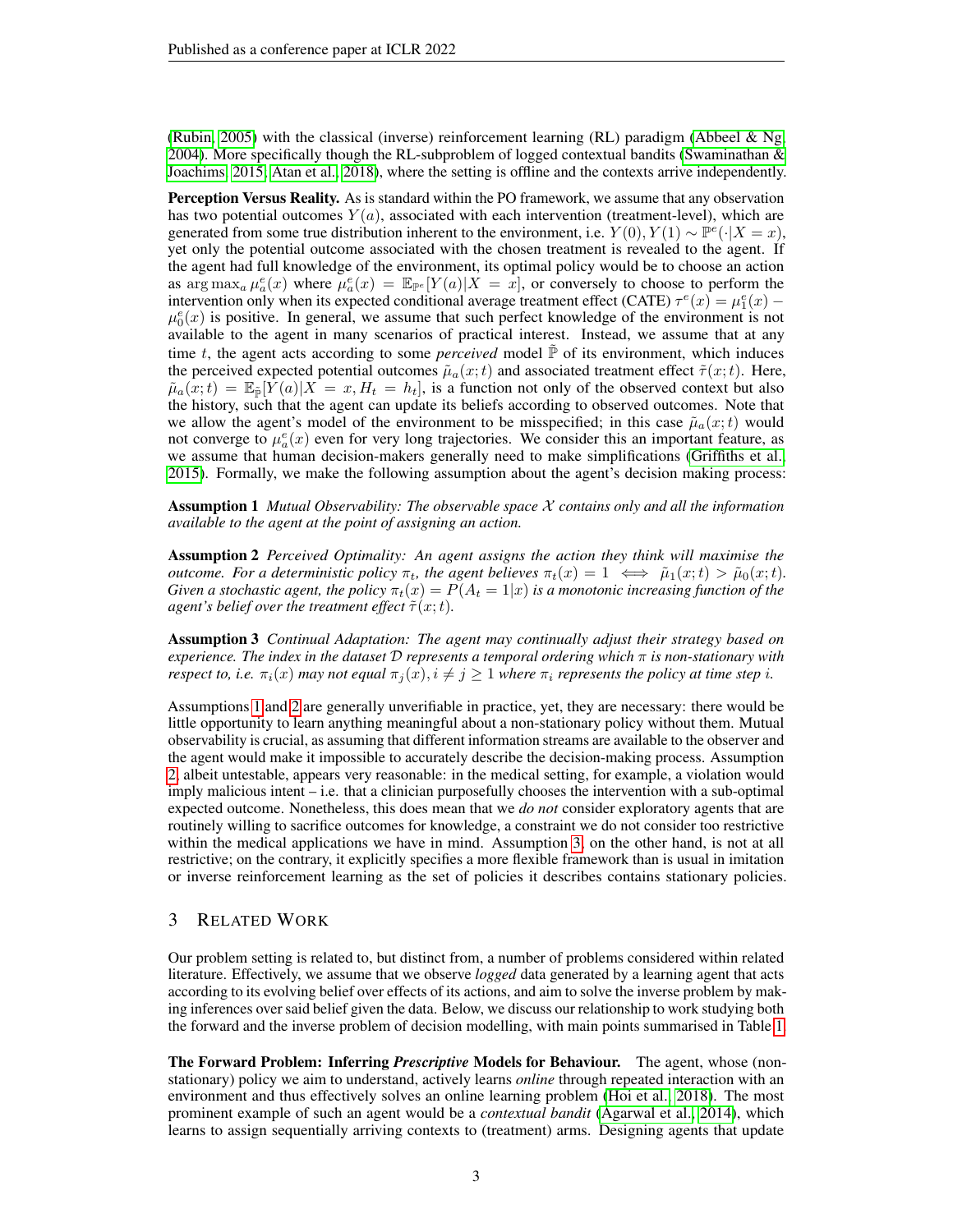policies online is thus the *inverse* of the problem we consider here. Another seemingly related problem within the RL context is learning *optimal* policies from logged bandit data [\(Swaminathan](#page-11-1) [& Joachims, 2015\)](#page-11-1); this is different from our setting as it is *prescriptive* rather than *descriptive*.

If the goal was to infer the true  $\tau^e(x)$  from the (logged) observational data D (instead of the effect *perceived* by the agent), this would constitute a standard static CATE estimation problem, for which many solutions have been proposed in the recent ML literature [\(Alaa & van der Schaar,](#page-9-5) [2018;](#page-9-5) [Shalit et al., 2017;](#page-10-7) [Künzel et al., 2019\)](#page-10-8). Note that within this literature, the treatmentassignment policy (the so-called propensity score  $\pi(x) = \mathbb{P}(A = 1 | X = x)$ ) is usually assumed to be stationary and considered a *nuisance* parameter that is not of primary interest. Estimating CATE can also be a pretext task to the problem of developing *optimal treatment rules* (OTR) [\(Zhang et al.,](#page-11-2) [2012a;](#page-11-2)[b;](#page-11-3) [Zhao et al., 2012\)](#page-11-4), as  $g(x) = \mathbb{1}(\tau(x) > 0)$  is such an optimal rule [\(Zhang et al., 2012b\)](#page-11-3).

The Backward Problem: Obtaining a *Descriptive* Summary of an Agent. When no outcomes are observed (unlike in the bandit problem) the task of learning a policy becomes imitation learning (IL), itself a large field that aims to match the policy of a demonstrator [\(Bain & Sammut, 1995;](#page-9-0) [Ho](#page-10-9) [& Ermon, 2016\)](#page-10-9). Note that, compared to the bandit problem, there is a subtle shift from obtaining a policy that is optimal with respect to some *true* notion of outcome to one that minimises some divergence from the demonstrator. While IL is often used in the forward problem to find an optimal policy – thereby implicitly assuming that the demonstrator is themselves acting optimally –, it can also, if done interpretably, be used in the backward problem to very effectively reason about the goals and preferences of the agent [\(Hüyük et al., 2021a\)](#page-10-0). One way to achieve this is through inverse reinforcement learning (IRL), which aims to recover the reward function that is seemingly maximised by the agent [\(Ziebart et al., 2008;](#page-11-5) [Fu et al., 2018;](#page-9-6) [Chan & van der Schaar, 2021\)](#page-9-7). This need not be the *true* reward function, and can be interpreted as a potentially more compact way to describe a policy, which is also more easily portable given shifts in environment dynamics.

Our problem formalisation is conceptually closely related to the *counterfactual* inverse reinforcement learning (CIRL) work of [Bica et al.](#page-9-8) [\(2021\)](#page-9-8). There the authors similarly aim to explain decisions based on the PO framework, specifically by augmenting a max-margin IRL [\(Abbeel & Ng, 2004\)](#page-9-1) approach to parameterise the learnt reward as a weighted sum of counterfactual outcomes. However, CIRL involves a pre-processing counterfactual estimation step that focuses on estimating the *true* treatment effects, and implicitly assumes that these are identical to the ones *perceived* by the agent (i.e. it assumes that the agent has perfect knowledge of the environment dynamics generating the potential outcomes), marking a significant departure from our (much weaker) assumptions. Without the focus on treatment effects, our method could be seen as a generalised non-parametric extension of the inverse contextual bandits of [Hüyük et al.](#page-10-10) [\(2021b\)](#page-10-10). In general, the backward problem is hard to evaluate empirically since information about the true beliefs of agents is not normally available in the data, thus relying on simulation to validate [\(Chan et al., 2021\)](#page-9-9).

| Problem                                                                    | Input             | Target quantity           |
|----------------------------------------------------------------------------|-------------------|---------------------------|
| Online Learning of Optimal Polices (Agarwal et al., 2014)                  | $(X_t, A_t, Y_t)$ | $\pi_t^{opt}(x)$          |
| Learning Optimal Policy from Logged Bandits (Swaminathan & Joachims, 2015) | $(X_i, A_i, Y_i)$ | $\pi^{opt}(x)$            |
| Estimating Heterogeneous Treatment Effects (Alaa & van der Schaar, 2018)   | $(X_i, A_i, Y_i)$ | $\tau^e(x)$               |
| Learning Imitator Policies via Imitation Learning (Bain & Sammut, 1995)    | $(X_i, A_i)$      | $\pi^{obs}(x)$            |
| Learning Reward Functions via IRL (Abbeel & Ng, 2004)                      | $(X_i, A_i)$      | $R^{obs}(x)$              |
| Learning Reward Functions via CIRL (Bica et al., 2021)                     | $(X_i, A_i, Y_i)$ | $R^{obs}(x)$              |
| Modelling Dynamic Policies via Inverse Online Learning                     | $(X_t, A_t, Y_t)$ | $\pi^{obs}_{\epsilon}(x)$ |

<span id="page-3-1"></span>Table 1: Problems considered in related work, noting the relationship between both input and output.

## <span id="page-3-0"></span>4 INFERRING THE ONLINE LEARNING PROCESS

Preliminaries: The Forward Problem. In the forward context, the problem we consider amounts to an agent attempting to, at each time-step, take the action they believe will maximise the outcome, without being aware of the *true* effect of their intervention. We assume that the agent *believes* the potential outcomes are a linear combination of the contextual features such that  $\tilde{\mu}_a(X_t;t) = \langle X_t, \omega_a^t \rangle$ , with  $\omega_a^t \in \Omega$  a set of weights for the action a at time t, and  $\langle \cdot, \cdot \rangle$  denoting the inner product. Normally we may consider a linear model an oversimplification, but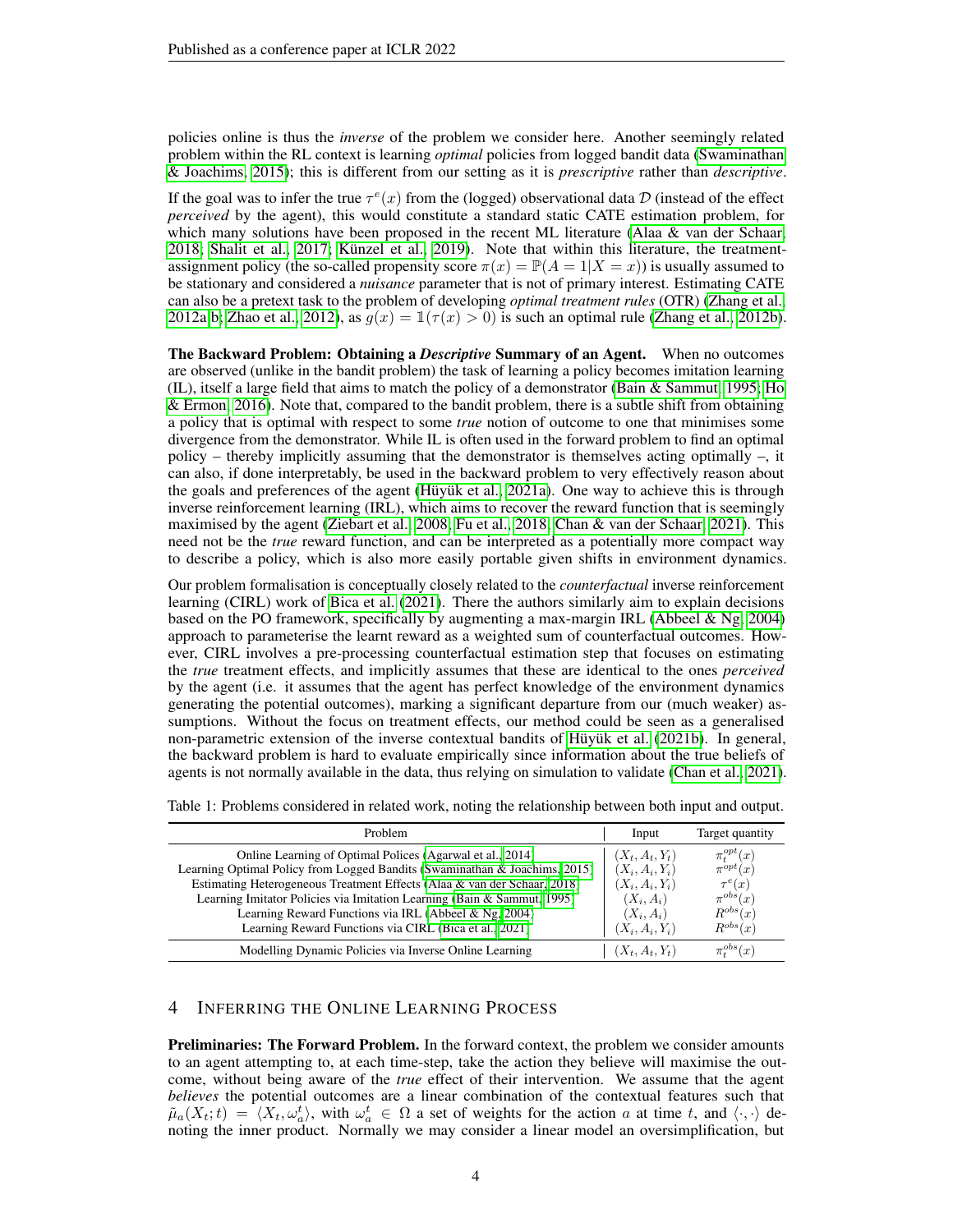

Figure 3: Model. Solid black lines indicate single time step dependencies. Given covariates  $X_i$  and an observed history then treatment effects are estimated in the mind of the agent. An action  $A_i$  is selected based on these effect and an outcome  $Y_i$  is observed. The dashed grey lines then indicate information flow over time.

when modelling the thought process of an agent it appears much more reasonable - for example, does a doctor consider higher order terms when weighing up potential outcomes of a patient? It seems unlikely, especially as clinical guidelines are often given as linear cutoffs [\(Burgers et al.,](#page-9-10) [2003\)](#page-9-10). The considered forward problem thus proceeds as follows for every given time step  $t$ :

- 1. A context  $X_t \sim P_X$  arrives independently over time. We make no assumptions on the form of  $P_{\mathcal{X}}$ , in particular noting that there is no need for any level of stationarity.
- 2. Given  $X_t$  and the current set of weights  $\{\omega_1^t, \omega_0^t\}$ , the agent predicts their perceived potential outcomes  $\tilde{\mu}_1(X_t;t)$  and  $\tilde{\mu}_0(X_t;t)$ .
- 3. Action  $A_t$  is assigned by some probabilistic optimal treatment rule  $\pi : \mathcal{Y}^2 \mapsto [0,1]$  such that  $\mathbb{P}(A_t = 1 | X_t) = \pi(\tilde{\mu}_1(X_t; t), \tilde{\mu}_0(X_t; t))$ , before the associated true outcome is observed.
- 4. Based on this new information the agent (potentially stochastically) updates their belief over the response surface for the taken action according to some update function  $f : \Omega^2 \times X \times \mathcal{A} \times \mathcal{Y} \mapsto$  $\triangle(\Omega^2)$  such that  $\omega_1^{t+1}, \omega_0^{t+1} \sim f(\omega_1^t, \omega_0^t, X_t, A_t, Y_t)$ .

To *maximise outcomes* it is crucial to employ an update function  $f$  that maximally captures the available information at each step of the process. This then allows for an appropriate determination of  $\pi$  that aims to maximise the total (potentially future discounted) outcomes.

#### 4.1 A MODEL OF INVERSE ONLINE LEARNING

Here, we focus on the *inverse* to the problem outlined above, which, to the best of our knowledge, has received little to no attention in related work. That is, after observing an agent's actions, can we recover how they arrived at their decisions, and how this changed over time? In the following, we use vector notation  $\vec{x}_{t:t'} = \{x_i\}_{i=t}^{t'}$  with  $\vec{x} = \vec{x}_{1:T}$  for all realised variables, with histories  $\vec{h}_{t:t'} = \{(x_i, a_i, y_i)\}_{i=t}^{t'}$ . Note that the previously described forward model assumes a factorisation of the full generative distribution of the observed data given by:

$$
p(\vec{x}, \vec{a}, \vec{y}) = \prod_{t=1}^{T} p(y_t | a_t, x_t) \times p(a_t | \vec{x}_{1:t-1}, \vec{a}_{1:t-1}, \vec{y}_{1:t-1}) \times p(x_t).
$$
 (1)

We assume that  $p(x_t)$  and  $p(y_t|a_t, x_t)$  are governed by some true environment dynamics, independent from the perception of the agent and thus not part of our modelling problem. This seems trivially true, as the perception of the agent will neither affect the contexts that arrive nor the true outcome conditional on the action being taken.

Our model for the evolving beliefs of an agent with respect to their interaction with the environment revolves around a specialised deep state-space model. Crucially, this takes the form of a latent random variable  $M_t \in \mathbb{R}^d$ , which captures the *memory* of the agent at time t, and can evolve in a flexible way based on the observed history. We consider the memory to be an efficient summary of the history, which can be interpreted as a sufficient statistic for the beliefs of the agent at a given time. Naturally, this memory is unobserved and must be learnt in an unsupervised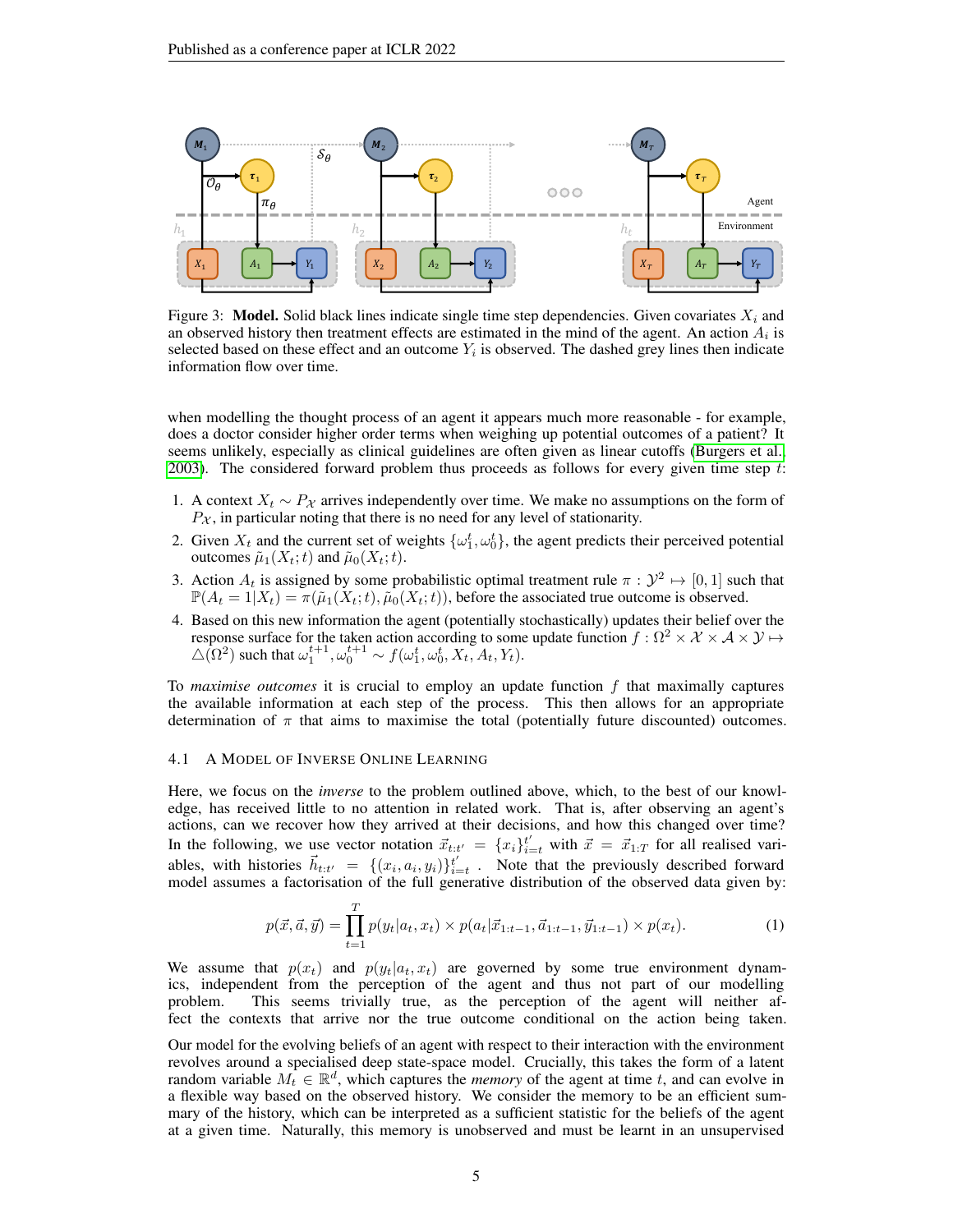manner. The introduction of this latent variable leads to an extended probabilistic model with a more structured factorisation of the conditional distribution of the actions, and a model given by:

$$
p_{\theta}(\vec{a}|\vec{x},\vec{y}) = \prod_{t=1}^{T} \underbrace{\pi_{\theta}(a_t|\tilde{\tau}_t)}_{\text{Treatment Rule}} \times \underbrace{\mathcal{O}_{\theta}(\tilde{\tau}_t|x_t,m_t)}_{\text{Outcome Estimation}} \times \underbrace{\mathcal{S}_{\theta}(m_t|\vec{x}_{1:t-1},\vec{a}_{1:t-1},\vec{y}_{1:t-1})}_{\text{Memory Aggregation}}.
$$
 (2)

This model consists of three components: a memory summarisation network  $S_{\theta}: \mathcal{H} \mapsto \Delta(\mathcal{M})$ , which maps the history into a (distribution over) memory; a (perceived) potential outcome predictor network  $\mathcal{O}_{\theta} : \mathcal{X} \times \mathcal{M} \mapsto \mathbb{R}^2$ , that takes the memory and a context and predicts the perceived potential outcomes; and a treatment rule  $\pi_{\theta}$  :  $\mathcal{Y}^2 \mapsto [0,1]$ , that given the potential outcomes (summarised by the perceived treatment effect) outputs a distribution over actions. Throughout,  $\theta$  denotes the full set of parameters of the generative model and notation is shared across components to reflect that they can all be optimised jointly. Below, we discuss each component in turn.

**Memory Aggregation.** We define the base structure of  $S_\theta$  to be relatively simple and recursive, and assume the memory at a given time step to be distributed as:

$$
M_t \sim \mathcal{N}(\boldsymbol{\mu}_t, \boldsymbol{\Sigma}_t) \quad \text{with} \quad \boldsymbol{\mu}_t, \boldsymbol{\Sigma}_t = \text{MLP}([M_{t-1}, X_{t-1}, A_{t-1}, Y_{t-1}]), \tag{3}
$$

where  $\mu_t$  and  $\Sigma_t$  are two output heads of the memory network S given the history  $h_{t-1}$ . It is important to note that the memory network does not get the  $t$ -th step information (including the context) when predicting the memory at time  $t -$  this means the network cannot provide any specific predictive power for a given context and is forced to model the general response surfaces.

In many models of behaviour the update function  $f$  of the agent is modelled as perfect Bayesian inference [\(Kaelbling et al., 1998;](#page-10-11) [Colombo & Hartmann, 2017\)](#page-9-11). While this may seems natural on the surface given the logical consistency of Bayesian inference, it seems unlikely in practice that agents (and especially humans) will be capable of it. Not least because in all but the simplest cases it will become intractable for computational agents and humans themselves are well known to make simplifying approximations when dealing with past histories [\(Genewein](#page-10-12) [et al., 2015\)](#page-10-12). By employing a flexible neural architecture, we remove this relatively restrictive assumption on the memory update process. Our model then learns exactly how the agent appears to use previous information to update their predictions - allowing us to model common cognitive biases such as overly weighting recent or largely negative events [\(Hertwig & Erev, 2009\)](#page-10-3).

**Outcome Estimation.** Having obtained a memory state  $m_t$ , the second stage involves predicting the perceived potential outcomes for a context  $x_t$  with the network  $\mathcal{O}_{\theta}(\tilde{\tau}_t|x_t, m_t)$ . Given the forward model where the potential outcomes are considered a linear combination of the features this then proceeds again in three steps:

$$
\omega_1^t, \omega_0^t = \text{MLP}(m_t),\tag{4}
$$

$$
\tilde{\mu}_1(x_t; t) = \langle x_t, \omega_1^t \rangle, \quad \tilde{\mu}_0(x_t; t) = \langle x_t, \omega_0^t \rangle \tag{5}
$$

$$
\tilde{\tau}_t = \tilde{\mu}_1(x_t; t) - \tilde{\mu}_0(x_t; t). \tag{6}
$$

First the memory  $m_t$  is decoded into a set of weights for each action using some standard feedforward multi-layer perceptron (MLP), before the potential outcomes are predicted by taking the inner product with the context. This is preferable to, for example, concatenating and passing both  $x_t$ and  $m_t$  through a network since, while it may be potentially more expressive, it loses the connection to the forward model as well as the interpretability that is given by linearity. As it is, while our model of the potential outcomes is linear *at each time step*, the memory allows this to flexibly change throughout the course of the history. The perceived treatment effect is then calculated as the difference between potential outcomes. However, given the linear nature of the predictions, there is no non-degenerate solution for the  $\omega$ s. Thus, to ensure identifiability, we set  $\omega_0^{\tilde{t}} = 0$  as a baseline.

Treatment Rule. Under Assumption [2,](#page-2-1) the agent should be expected to take an action that maximises the outcome. There are different possible options for the exact treatment rule, the most obvious being  $\pi(a_t|\tilde{\tau}_t) = \mathbb{1}(\tilde{\tau}_t > 0)$ ; assuming that as long as the treatment effect is positive then the intervention will be taken. However, in order to maintain differentiability, as well as to allow for more modelling flexibility to capture the stochasitcity of agents, we parameterise the policy as a soft version of the indicator function:

<span id="page-5-0"></span>
$$
\pi(a_t|\tilde{\tau}_t) = \frac{1}{1 + \exp(-\alpha(\tilde{\tau}_t - \beta))}.
$$
\n(7)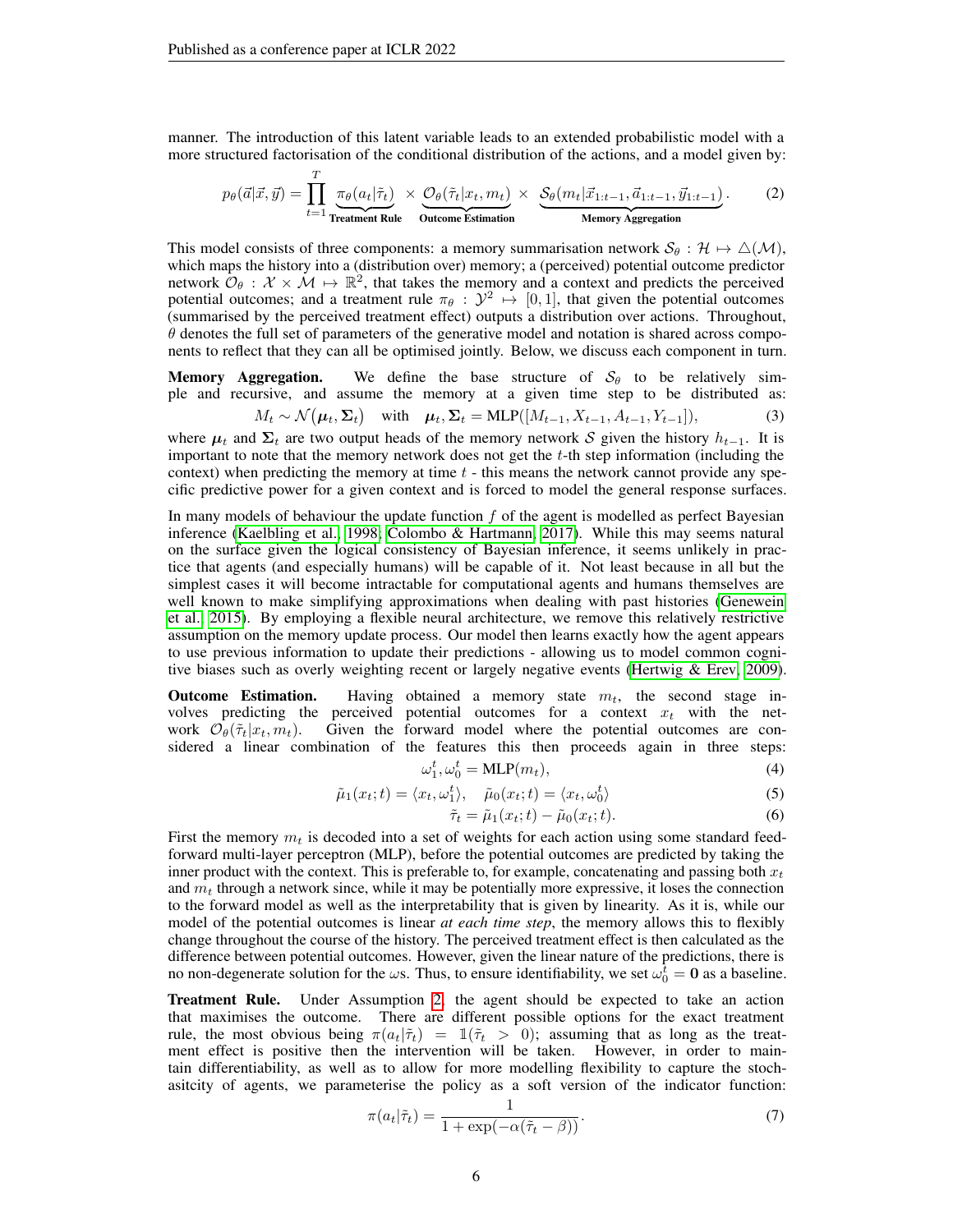Assuming positive  $\alpha$ , this is clearly monotonically increasing, satisfying Assumption [2.](#page-2-1) These parameters are learnt by the model and thus allow us to model a flexible threshold with  $\beta$  as well as aleatoric uncertainty in the actions of the agent with  $\alpha$ .

#### 4.2 LEARNING WITH AN INFERENCE NETWORK

As with all flavours of deep state space models, exact posterior inference is analytically intractable, making optimisation of the marginal likelihood equally so. As such, we aim to maximise an Evidence Lower BOund (ELBO) on this likelihood of the data following standardised variational principles [\(Blei et al., 2017;](#page-9-12) [Hoffman et al., 2013\)](#page-10-13). This is achieved by positing a parameterised *approximate* posterior distribution  $q_{\phi}(\vec{m}|\vec{h})$ , and with a simple application of Jensen's inequality arrive at:

$$
\log p_{\theta}(\vec{h}) \geq \mathbb{E}_{q_{\phi}} \Big[ \log p_{\theta}(\vec{m}, \vec{h}) - \log q_{\phi}(\vec{m}|\vec{h}) \Big]. \tag{8}
$$

Maximising this bound is not only useful in terms of the marginal likelihood but also equivalently minimises the Kullback-Leibler divergence between the approximate and true posterior  $D_{KL}[q_{\phi}(\vec{m}|\vec{h})||p(\vec{m}|\vec{h})]$ , giving us more confidence in our inferred posterior.

Factorising the Posterior for Efficient Inference. In order to accelerate learning and make inference quick, we factorise the approximate posterior in the same way as the true posterior:

$$
q_{\phi}(\vec{m}|\vec{h}) = q_{\phi}(m_1|\vec{h}) \prod_{t=2}^{T} q_{\phi}(m_t|m_{t-1}, \vec{h}_{t-1:T})
$$
\n(9)

Thus to estimate the approximate posterior,we use a backwards LSTM to create a summary  $b_t =$ LSTM $(h_{t:T})$ . This is then concatenated with the previous memory at time step  $t - 1$  before being passed through a fully connected layer to estimate pa-



rameters. Given that the memory can be seen as Figure 4: Structure of the approximate postea sufficient statistic of the past within the model, rior inference network.

it is well known that given this factorisation, conditioning on the memory leads to a Rao-Blackwellization of the more general network that would be conditioned on all variables [\(Kr](#page-10-4)[ishnan et al., 2017;](#page-10-4) [Alaa & van der Schaar, 2019\)](#page-9-13). This accelerates learning not only by parameter sharing between  $\phi$  and  $\theta$  but also by reducing the variance of the gradient estimates during training. With the specified inference network  $q_{\phi}$ , this leads to an optimisation objective:

$$
\mathcal{F}(\phi,\theta) = \mathbb{E}_{q_{\phi}(\vec{m}|\vec{h})} \left[ p_{\theta}(\vec{a}|\vec{h}) \right] - D_{KL} \big( q_{\phi}(m_1|\vec{x}) || p_{\theta}(m_1) \big) \tag{10}
$$
\n
$$
- \sum_{t=2}^{T} \mathbb{E}_{q_{\phi}(m_{t-1}|\vec{h})} \left[ D_{KL} \big( q_{\phi}(m_t|m_{t-1}, \vec{h}_{t-1:T}) || p_{\theta}(m_t|m_{t-1}) \big) \right]
$$

This can optimised in a straightforward manner using stochastic variational inference and reparameterised Monte Carlo samples from the approximate posterior distribution. At each step a sample is drawn from the posterior through which gradients can flow and the ELBO is evaluated. This can be backpropagated through to get gradients with respect to  $\phi$  and  $\theta$  which can then be updated as appropriate using an optimiser of the practitioner's choice.

# <span id="page-6-0"></span>5 CASE STUDY: LIVER TRANSPLANTATION ACCEPTANCE DECISIONS

In this section we explore the explainability benefits of our method for evaluating real decision making. Given space constraints, we relegate validation of the method on synthetic examples to the appendix, and focus here on a real medical example of accepting liver donation offers for transplantation. This is an important area where much has been done to improve decision support for clinicians [\(Volk et al., 2015;](#page-11-6) [Berrevoets et al., 2020\)](#page-9-14), but which often focuses on simply suggesting theoretically optimal actions. Here, by trying to understand better the decision making process, we hope to be able to provide more bespoke support in the future.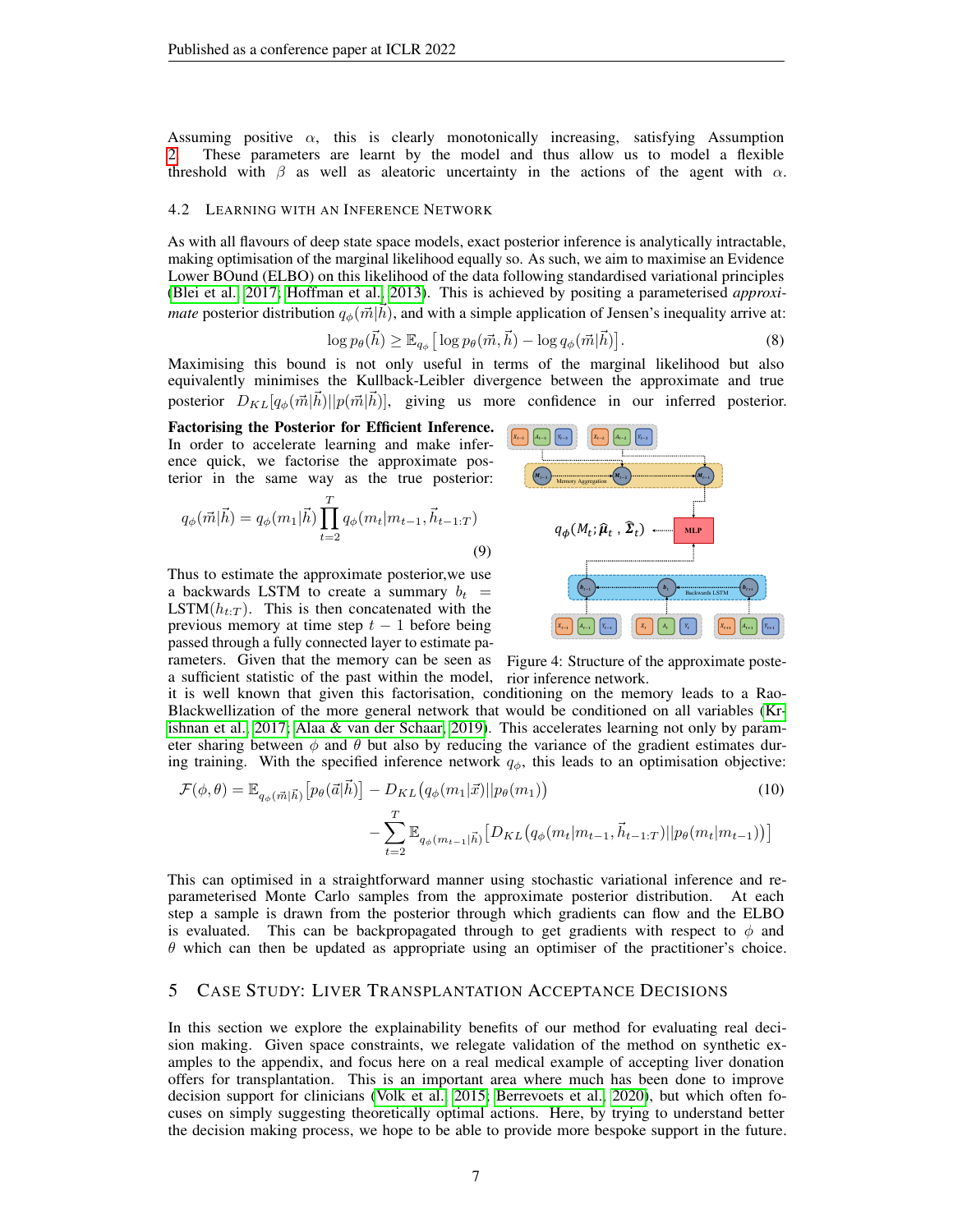<span id="page-7-0"></span>

Figure 5: Changing Focuses. Predicted weights of different covariates at two-year time intervals.

Organ transplantation is an extreme medical procedure, often considered the last resort for critically ill patients [\(Merion et al., 2005\)](#page-10-14). Despite the significant risks associated with major surgery, transplantation can offer the chance of a relatively normal life [\(Starzl et al., 1982\)](#page-11-7) and as a result demand for donor organs far outstrips supply [\(Wynn & Alexander, 2011\)](#page-11-8). Yet, perhaps surprisingly, a large proportion of organ offers are turned down by clinicians (in consultation with the receiving patients) for various reasons including donor quality or perceived poor compatibility with the recipient [\(Volk](#page-11-6) [et al., 2015\)](#page-11-6). This decision faced by clinicians can be (under some simplification) described by the process: 1) A donor organ becomes available and is offered to a patient; 2) The clinician considers the state of the organ, the state of the patient, as well as other information such as the previous reject history of the organ (this is the context X); 3) The clinician makes the binary decision to accept/reject the organ (the intervention  $A$ ); 4) The patient receives/does not receive the organ and a measure of their outcome is recorded - we measure their survival time as the main outcome of interest (the outcome  $Y$ ). Full details of the dataset, preprocessing steps, and experimental setup can be found in the appendix. Note that in this example we are not trying to capture the policy of any individual doctor, but rather the general policy of a treatment centre over time and how what they find important changes - this is due to the form of the data available, but the method could equally be applied to individual clinicians if that information was made available. Additionally, while survival time will not be recorded immediately, the most powerful signal in this case is usually a death that follows very soon after the decision, which will be effectively captured in the data.

Evolving Relative Importances. First, we now examine exactly how our method can explain a nonstationary policy over time. In Figure [5](#page-7-0) we plot the relative weights for covariates in terms of the treatment effect for accepting the organ offer as they change at two-year periods. The Model for End-Stage Liver Disease (MELD) score [\(Kamath & Kim,](#page-10-15) [2007\)](#page-10-15) was introduced in 2002 to give an overall rating of how sick a patient is. On introduction, it was the main consideration when making an acceptance decision, as can be seen clearly in Figure [5.](#page-7-0) However, over time this became seen as less important as clinicians started to not want to rely on a single score, with some clinicians even turning down offers for patients with high scores in hopes of a better match, with one study showing that 84

<span id="page-7-1"></span>

Figure 6: One-step policy shift densities after observing an outcome.

% of the patients who died while waiting for an organ had MELD scores  $\geq 15$  and had previously declined at least one offer [\(Lai et al., 2012\)](#page-10-16). This can also be seen reflected in Figure [5](#page-7-0) as the importance of the MELD score in accepting the offer decreases and the policy stabilises.

Reactionary Policies The most important aspect of our method is that we can model the reaction of the agent to their experience on the fly. For example we can see how observing various outcomes change the opinion of the agent moving forward. This is demonstrated in Figure [6](#page-7-1) which plots density estimates of the *policy shift* (measured as the distance the decision boundary moves) after rejecting the offer and measuring a positive/negative outcome. Here it can be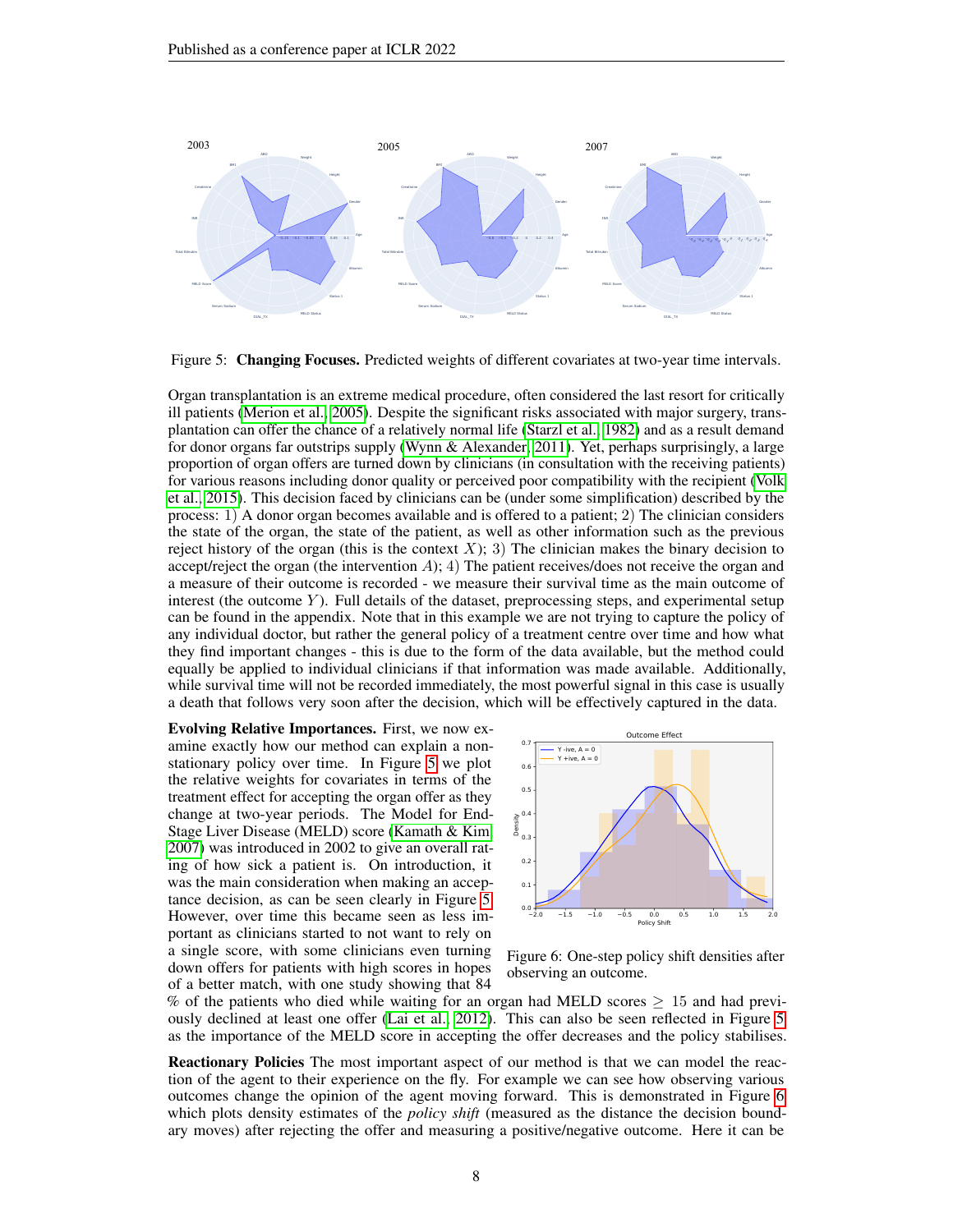seen that when an offer is rejected then a negative outcome shifts the decision boundary downwards more than a positive outcome, making it less likely to reject an offer in the next time-step.

Matching Clinical Decisions. While it should be emphasised that our method is (to the best of our knowledge) the *only* method with the aim or capability to model the evolving decision process of the agent, as mentioned in Section [3](#page-2-3) there are a variety of methods that are tangentially related. First, we consider a few standard approaches to imitation learning with *behavioural cloning* (BC) [\(Bain](#page-9-0) [& Sammut, 1995\)](#page-9-0), where we consider both a linear (BC-Linear) and deep (BC-Deep) functionapproximator, representing both ends of the interpretability spectrum for BC. Continuing in imitation learning, we also compare alongside *reward-regularised classification for apprenticeship learning* (**RCAL**) [\(Piot et al., 2014\)](#page-10-17), a method that regularises the reward implied by the learnt  $Q$ -values. We additionally consider an adaptation of *counterfactual inverse reinforcement learning* (CIRL) [\(Bica](#page-9-8) [et al., 2021\)](#page-9-8) to the bandit setting where we first estimate the true CATE of the interventions and thus the true potential outcomes. We use these as the reward and apply an optimal policy, which in this one-step case is trivially achieved by choosing the action that maximises the potential outcome.

In Table [2](#page-8-0) we compare the predictive power of our method and all benchmarks on the task of imitation learning – i.e. matching the actions of the real demonstrator in some held-out test set. This is the only task for which we can make meaningful comparison with the existing literature, given our divergent goals. Despite the fact that at each step our method only considers a linear decision boundary, we are still able to outperform the deep network architectures used in BC and RCAL in terms of AUC and APS. This can be put down to the flexible way in which the policy can change over time to allow for adaptation. Less surprisingly, we also outperform the stationary linear classifier as well as the version of CIRL, the poor performance of which is probably ex<span id="page-8-0"></span>Table 2: Action prediction performance. Comparison of methods on transplant offer acceptances. Performance of the methods is evaluated on the quality of *action matching* against a held out test set of demonstrations. We report the area under the receiving operator characteristic curve (AUC) and the average precision score (APS).

| AUC $\uparrow$    | APS $\uparrow$    |  |
|-------------------|-------------------|--|
| $0.798 \pm 0.002$ | $0.647 \pm 0.001$ |  |
| $0.803 \pm 0.002$ | $0.655 \pm 0.001$ |  |
|                   | $0.662 \pm 0.003$ |  |
| $0.553 \pm 0.008$ | $0.510 \pm 0.002$ |  |
| $0.824 \pm 0.006$ | $0.677 \pm 0.011$ |  |
|                   | $0.797\pm0.008$   |  |

plained by the unrealistic nature of the causal assumptions in this setting. Further experimental results on action matching in on multiple additional datasets are provided in the appendix.

#### 6 DISCUSSION

Limitations. By employing a deep architecture our method is able to learn a non-parametric and accurate form of both the non-stationary policy and update function, making far fewer assumptions on their true form than is normal in the literature. This does mean, however, that it works best when training data is abundant, and can otherwise be prone to over-fitting as is common with deep neural networks. Additionally, the assumption that agents are always taking the action they believe will maximise the outcome does mean our method is out-of-the-box unable to account for strategies that deliberately pick actions that could be sub-optimal but may yield useful information (i.e. exploratory strategies). An interesting future direction would include exploring this, potentially by augmenting the outcome to include a measure of expected information.

Societal Impact and Ethics. Being able to better understand decision making processes could be highly useful in combating biases or correcting mistakes made by human decisionmakers. Nonetheless, it should be noted that any method that aims to analyse and explain observed behaviour has the potential to be misused, for example to unfairly attribute incorrect intentions to someone. As such, it is important to emphasise that, as is the nature of inverse problems, we are only giving *one* plausible explanation for the behaviour of an agent and cannot suggest that this is exactly what has gone on in their mind.

Conclusions. In this paper we have tackled the problem of *inverse* online learning – that is descriptively modelling the process through which an observed agent adapts their policy over time – by interpreting actions as targeted interventions, or treatments. We drew together policy learning and treatment effect estimation to present a practical algorithm for solving this problem in an interpretable and meaningful manner, before demonstrating how this could be using in the medical domain to analyse the decisions of clinicians when choosing whether to accept offers for transplantation.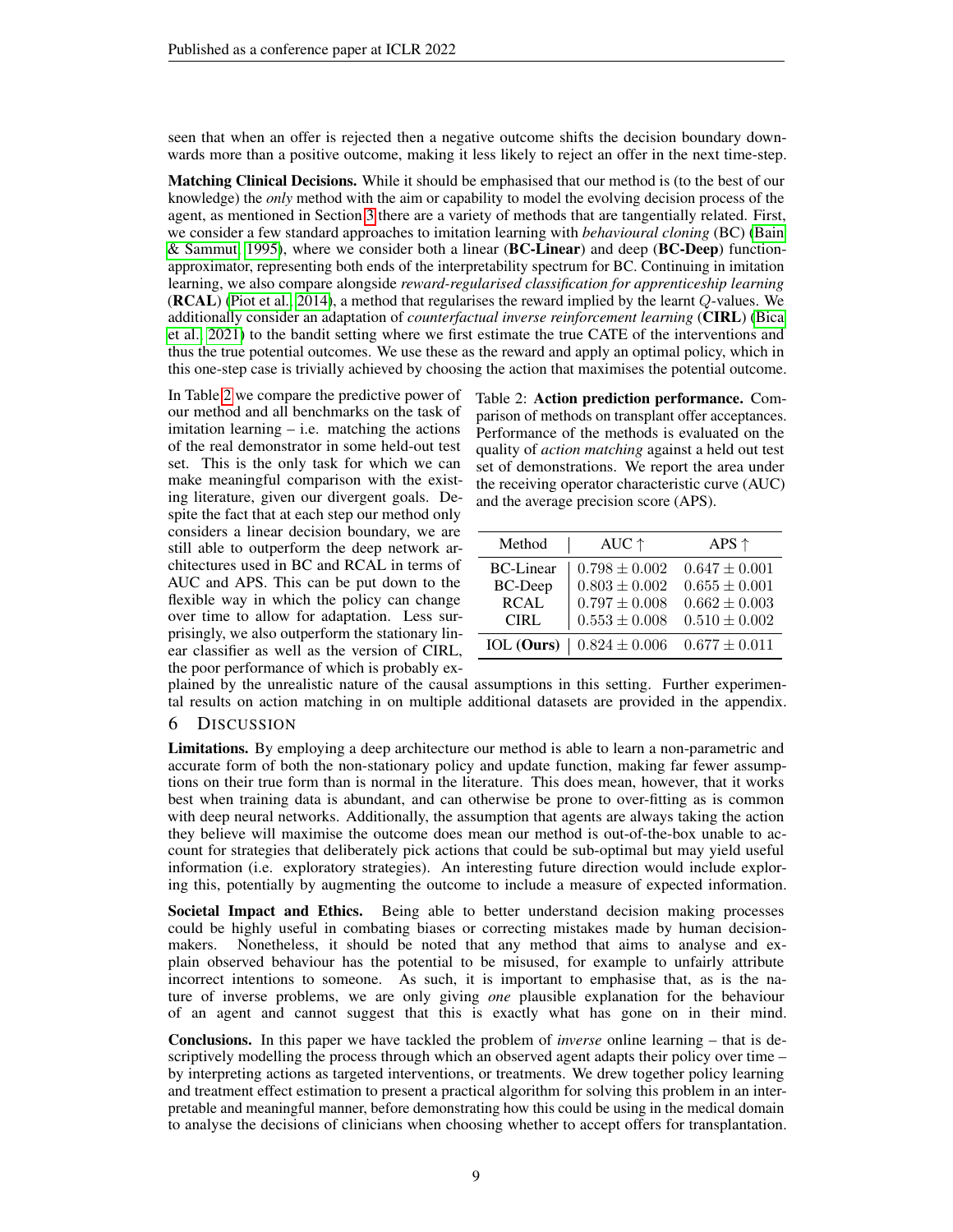## **ACKNOWLEDGEMENTS**

AJC would like to acknowledge and thank Microsoft Research for its support through its PhD Scholarship Program with the EPSRC. AC gratefully acknowledges funding from AstraZeneca. This work was additionally supported by the Office of Naval Research (ONR) and the NSF (Grant number: 1722516). We would like to thank all of the anonymous reviewers on OpenReview, alongside the many members of the van der Schaar lab, for their input, comments, and suggestions at various stages that have ultimately improved the manuscript.

#### **REFERENCES**

- <span id="page-9-1"></span>Pieter Abbeel and Andrew Y Ng. Apprenticeship learning via inverse reinforcement learning. In *Proceedings of the twenty-first international conference on Machine learning*, pp. 1, 2004.
- <span id="page-9-4"></span>Alekh Agarwal, Daniel Hsu, Satyen Kale, John Langford, Lihong Li, and Robert Schapire. Taming the monster: A fast and simple algorithm for contextual bandits. In *International Conference on Machine Learning*, pp. 1638–1646. PMLR, 2014.
- <span id="page-9-5"></span>Ahmed Alaa and Mihaela van der Schaar. Limits of estimating heterogeneous treatment effects: Guidelines for practical algorithm design. In *International Conference on Machine Learning*, pp. 129–138, 2018.
- <span id="page-9-13"></span>Ahmed Alaa and Mihaela van der Schaar. Attentive state-space modeling of disease progression. *Proceedings of the 33rd Conference on Neural Information Processing Systems*, 2019.
- <span id="page-9-3"></span>Onur Atan, James Jordon, and Mihaela van der Schaar. Deep-treat: Learning optimal personalized treatments from observational data using neural networks. In *Proceedings of the AAAI Conference on Artificial Intelligence*, volume 32, 2018.
- <span id="page-9-0"></span>Michael Bain and Claude Sammut. A framework for behavioural cloning. In *Machine Intelligence 15*, pp. 103–129, 1995.
- <span id="page-9-14"></span>Jeroen Berrevoets, James Jordon, Ioana Bica, Alexander Gimson, and Mihaela van der Schaar. Organite: Optimal transplant donor organ offering using an individual treatment effect. *https://proceedings. neurips. cc/paper/2020*, 33, 2020.
- <span id="page-9-8"></span>Ioana Bica, Daniel Jarrett, Alihan Hüyük, and Mihaela van der Schaar. Learning "what-if" explanations for sequential decision-making. In *International Conference on Learning Representations*, 2021. URL <https://openreview.net/forum?id=h0de3QWtGG>.
- <span id="page-9-12"></span>David M Blei, Alp Kucukelbir, and Jon D McAuliffe. Variational inference: A review for statisticians. *Journal of the American statistical Association*, 112(518):859–877, 2017.
- <span id="page-9-10"></span>Jako S Burgers, Richard PTM Grol, Joost OM Zaat, Teun H Spies, Akke K van der Bij, and Henk GA Mokkink. Characteristics of effective clinical guidelines for general practice. *British journal of general practice*, 53(486):15–19, 2003.
- <span id="page-9-7"></span>Alex James Chan and Mihaela van der Schaar. Scalable bayesian inverse reinforcement learning. In *International Conference on Learning Representations*, 2021. URL [https://openreview.](https://openreview.net/forum?id=4qR3coiNaIv) [net/forum?id=4qR3coiNaIv](https://openreview.net/forum?id=4qR3coiNaIv).
- <span id="page-9-9"></span>Alex James Chan, Ioana Bica, Alihan Hüyük, Daniel Jarrett, and Mihaela van der Schaar. The medkit-learn (ing) environment: Medical decision modelling through simulation. In *Thirty-fifth Conference on Neural Information Processing Systems Datasets and Benchmarks Track*, 2021.
- <span id="page-9-11"></span>Matteo Colombo and Stephan Hartmann. Bayesian cognitive science, unification, and explanation. *The British Journal for the Philosophy of Science*, 68(2):451–484, 2017.
- <span id="page-9-2"></span>Renée Elio and Francis Jeffry Pelletier. Belief change as propositional update. *Cognitive Science*, 21 (4):419–460, 1997.
- <span id="page-9-6"></span>Justin Fu, Katie Luo, and Sergey Levine. Learning robust rewards with adverserial inverse reinforcement learning. In *International Conference on Learning Representations*, 2018.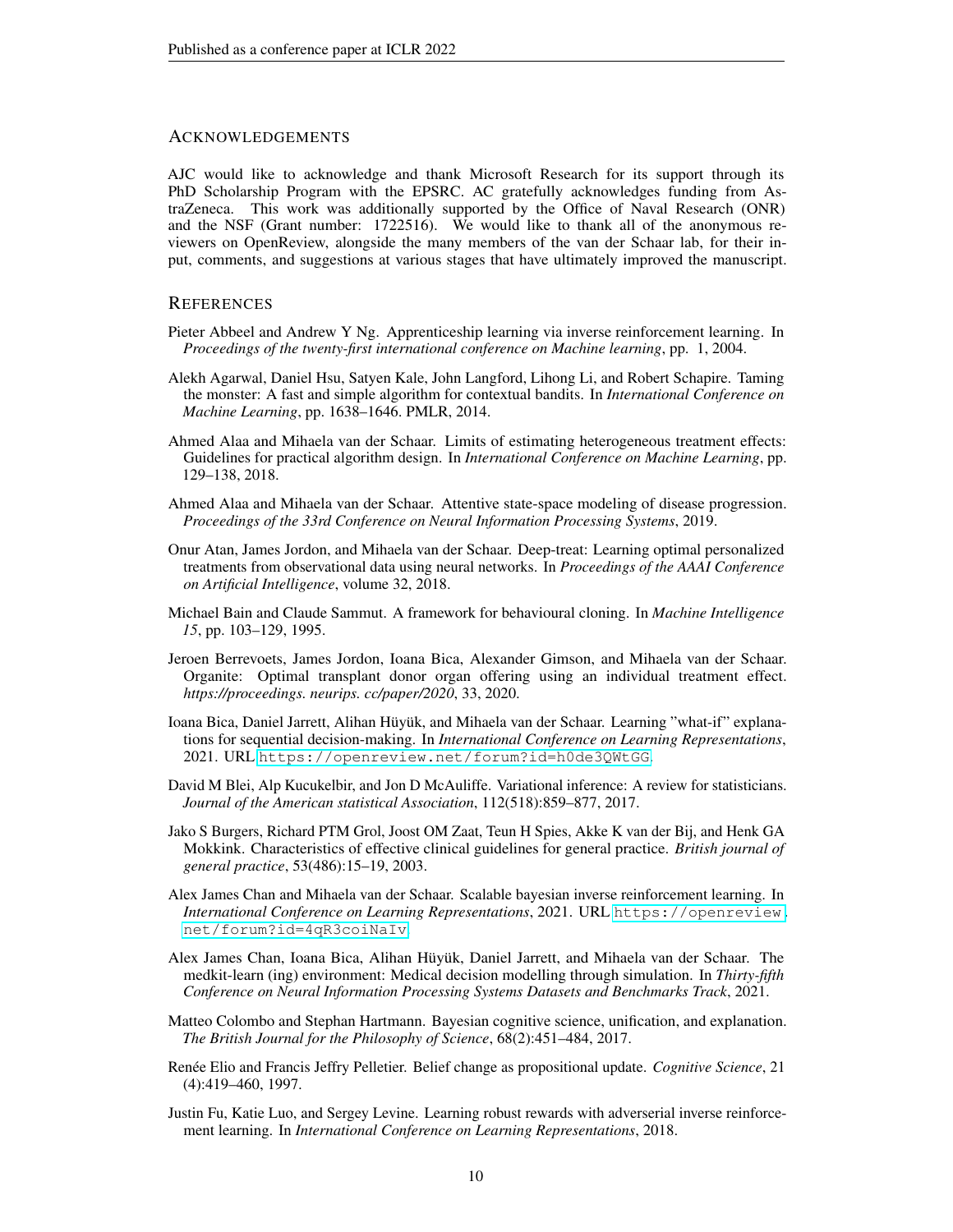- <span id="page-10-12"></span>Tim Genewein, Felix Leibfried, Jordi Grau-Moya, and Daniel Alexander Braun. Bounded rationality, abstraction, and hierarchical decision-making: An information-theoretic optimality principle. *Frontiers in Robotics and AI*, 2:27, 2015.
- <span id="page-10-6"></span>Thomas L Griffiths, Falk Lieder, and Noah D Goodman. Rational use of cognitive resources: Levels of analysis between the computational and the algorithmic. *Topics in cognitive science*, 7(2): 217–229, 2015.
- <span id="page-10-3"></span>Ralph Hertwig and Ido Erev. The description–experience gap in risky choice. *Trends in cognitive sciences*, 13(12):517–523, 2009.
- <span id="page-10-9"></span>Jonathan Ho and Stefano Ermon. Generative adversarial imitation learning. In *Proceedings of the 30th International Conference on Neural Information Processing Systems*, pp. 4572–4580, 2016.
- <span id="page-10-13"></span>Matthew D Hoffman, David M Blei, Chong Wang, and John Paisley. Stochastic variational inference. *Journal of Machine Learning Research*, 14(5), 2013.
- <span id="page-10-2"></span>Steven CH Hoi, Doyen Sahoo, Jing Lu, and Peilin Zhao. Online learning: A comprehensive survey. *arXiv preprint arXiv:1802.02871*, 2018.
- <span id="page-10-1"></span>MG Myriam Hunink, Milton C Weinstein, Eve Wittenberg, Michael F Drummond, Joseph S Pliskin, John B Wong, and Paul P Glasziou. *Decision making in health and medicine: integrating evidence and values*. Cambridge university press, 2014.
- <span id="page-10-0"></span>Alihan Hüyük, Daniel Jarrett, Cem Tekin, and Mihaela van der Schaar. Explaining by imitating: Understanding decisions by interpretable policy learning. In *International Conference on Learning Representations*, 2021a. URL [https://openreview.net/forum?id=unI5ucw\\_Jk](https://openreview.net/forum?id=unI5ucw_Jk).
- <span id="page-10-10"></span>Alihan Hüyük, Daniel Jarrett, and Mihaela van der Schaar. Inverse contextual bandits: Learning how behavior evolves over time. *arXiv preprint arXiv:2107.06317*, 2021b.
- <span id="page-10-11"></span>Leslie Pack Kaelbling, Michael L Littman, and Anthony R Cassandra. Planning and acting in partially observable stochastic domains. *Artificial intelligence*, 101(1-2):99–134, 1998.
- <span id="page-10-15"></span>Patrick S Kamath and W Ray Kim. The model for end-stage liver disease (meld). *Hepatology*, 45(3): 797–805, 2007.
- <span id="page-10-4"></span>Rahul Krishnan, Uri Shalit, and David Sontag. Structured inference networks for nonlinear state space models. In *Proceedings of the AAAI Conference on Artificial Intelligence*, volume 31, 2017.
- <span id="page-10-8"></span>Sören R Künzel, Jasjeet S Sekhon, Peter J Bickel, and Bin Yu. Metalearners for estimating heterogeneous treatment effects using machine learning. *Proceedings of the national academy of sciences*, 116(10):4156–4165, 2019.
- <span id="page-10-16"></span>Jennifer Cindy Lai, Sandy Feng, and John Paul Roberts. An examination of liver offers to candidates on the liver transplant wait-list. *Gastroenterology*, 143(5):1261–1265, 2012.
- <span id="page-10-14"></span>Robert M Merion, Douglas E Schaubel, Dawn M Dykstra, Richard B Freeman, Friedrich K Port, and Robert A Wolfe. The survival benefit of liver transplantation. *American Journal of Transplantation*, 5(2):307–313, 2005.
- <span id="page-10-17"></span>Bilal Piot, Matthieu Geist, and Olivier Pietquin. Boosted and reward-regularized classification for apprenticeship learning. In *Proceedings of the 2014 international conference on Autonomous agents and multi-agent systems*, pp. 1249–1256. International Foundation for Autonomous Agents and Multiagent Systems, 2014.
- <span id="page-10-5"></span>Donald B Rubin. Causal inference using potential outcomes: Design, modeling, decisions. *Journal of the American Statistical Association*, 100(469):322–331, 2005.
- <span id="page-10-7"></span>Uri Shalit, Fredrik D Johansson, and David Sontag. Estimating individual treatment effect: generalization bounds and algorithms. In *International Conference on Machine Learning*, pp. 3076–3085. PMLR, 2017.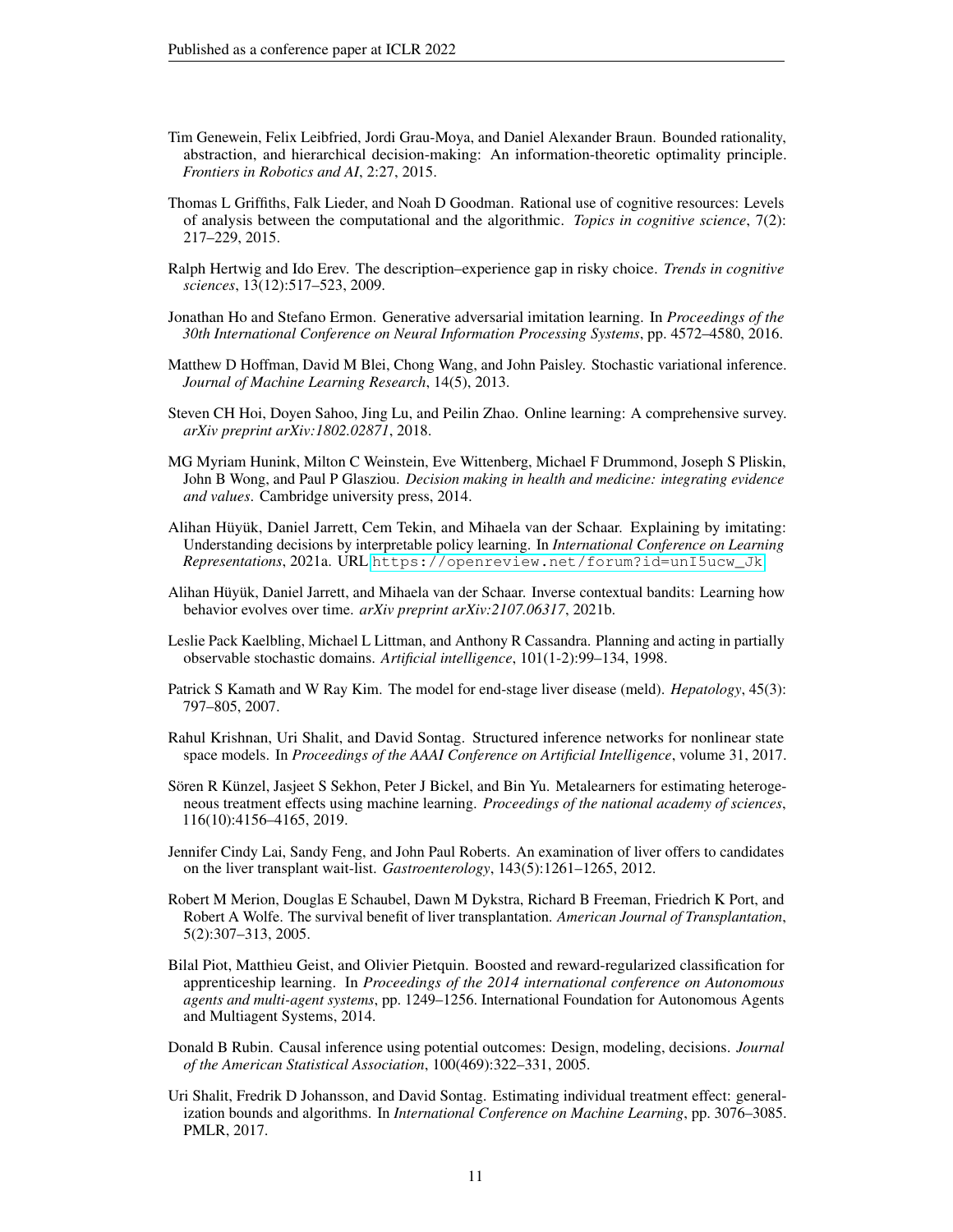- <span id="page-11-7"></span>Thomas E Starzl, Shunzaburo Iwatsuki, David H Van Thiel, J Carlton Gartner, Basil J Zitelli, J Jeffrey Malatack, Robert R Schade, Byers W Shaw Jr, Thomas R Hakala, J Thomas Rosenthal, et al. Evolution of liver transplantation. *Hepatology*, 2(5):614S–636S, 1982.
- <span id="page-11-1"></span>Adith Swaminathan and Thorsten Joachims. Batch learning from logged bandit feedback through counterfactual risk minimization. *The Journal of Machine Learning Research*, 16(1):1731–1755, 2015.
- <span id="page-11-6"></span>Michael L Volk, Nathan Goodrich, Jennifer C Lai, Christopher Sonnenday, and Kerby Shedden. Decision support for organ offers in liver transplantation. *Liver transplantation*, 21(6):784–791, 2015.
- <span id="page-11-8"></span>James J Wynn and Charles E Alexander. Increasing organ donation and transplantation: the us experience over the past decade. *Transplant International*, 24(4):324–332, 2011.
- <span id="page-11-0"></span>Edmundas Kazimieras Zavadskas and Zenonas Turskis. Multiple criteria decision making (mcdm) methods in economics: an overview. *Technological and economic development of economy*, 17(2): 397–427, 2011.
- <span id="page-11-2"></span>Baqun Zhang, Anastasios A Tsiatis, Marie Davidian, Min Zhang, and Eric Laber. Estimating optimal treatment regimes from a classification perspective. *Stat*, 1(1):103–114, 2012a.
- <span id="page-11-3"></span>Baqun Zhang, Anastasios A Tsiatis, Eric B Laber, and Marie Davidian. A robust method for estimating optimal treatment regimes. *Biometrics*, 68(4):1010–1018, 2012b.
- <span id="page-11-4"></span>Yingqi Zhao, Donglin Zeng, A John Rush, and Michael R Kosorok. Estimating individualized treatment rules using outcome weighted learning. *Journal of the American Statistical Association*, 107(499):1106–1118, 2012.
- <span id="page-11-5"></span>Brian D Ziebart, Andrew L Maas, J Andrew Bagnell, and Anind K Dey. Maximum entropy inverse reinforcement learning. In *Aaai*, volume 8, pp. 1433–1438. Chicago, IL, USA, 2008.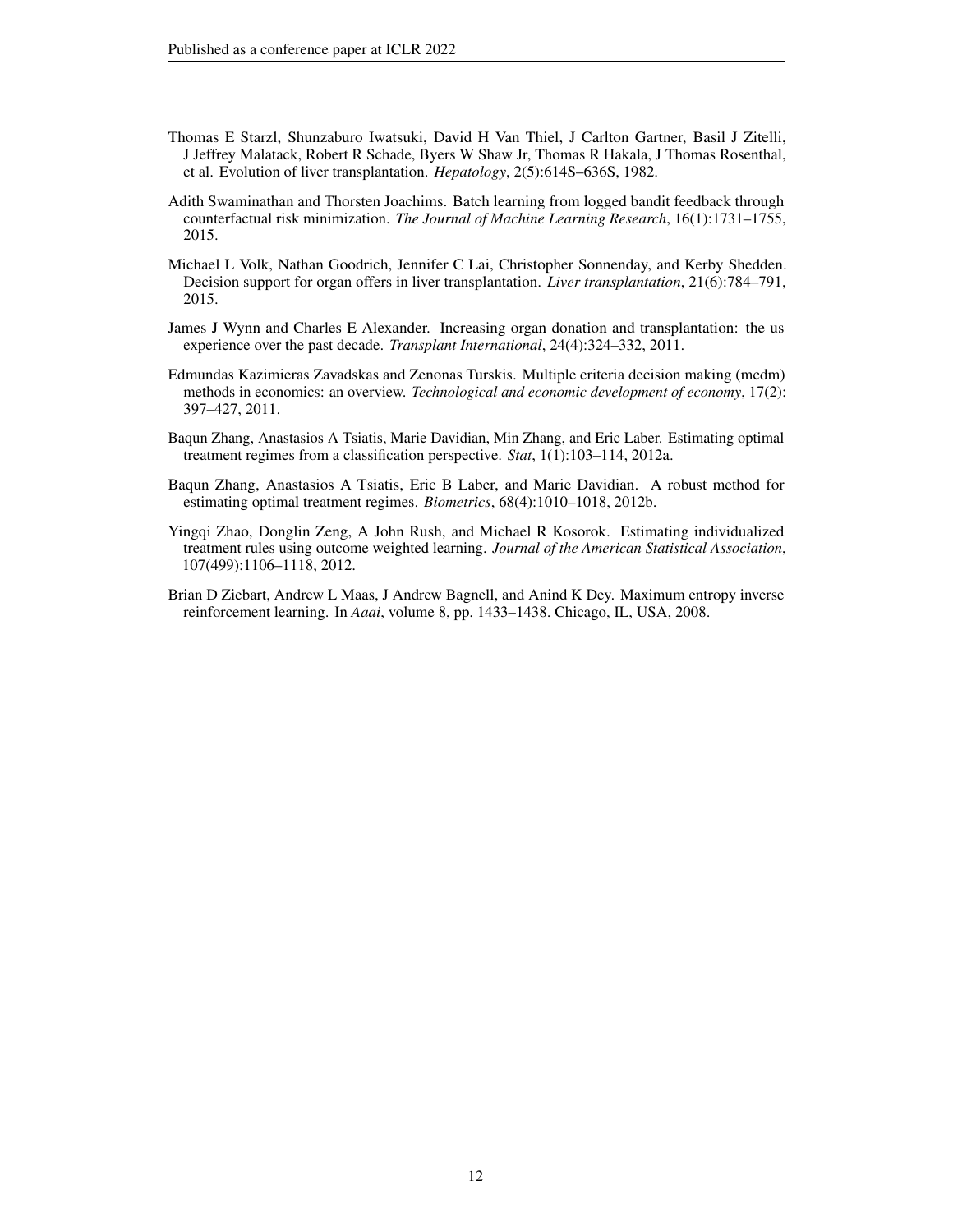## **APPENDIX**

Algorithm 1: Inverse Online Learning (IOL) **Result:** Parameters  $\phi$  of variational distribution and  $\theta$  of generative model **Input:**  $\mathcal{D}, \mathcal{X}, \mathcal{A}, \mathcal{Y}$ , learning rate  $\eta$ ;

Initialise  $\phi, \theta$ ; while *not converged* do Evaluate  $p_{\theta}(m_t|m_{t-1})$ ;  $\triangleright$  Calculate forward model next step priors Evaluate  $q_{\phi}(m_t|m_{t-1}, \vec{h})$ ;  $D$  Inference network to get posterior Sample  $\hat{\vec{m}} \sim q_{\phi}(\vec{m}|\vec{h})$ ;  $D$  Straight-through MC sample  $NLL_{loss} = \mathbb{E}_{q_{\phi}(\vec{m}|\vec{h})} \big[p_{\theta}(\vec{a}|\vec{m})\big];$  $KL_{loss} = D_{KL}(q_{\phi}(m_1|\vec{x})||p_{\theta}(m_1)) + \sum_{t=2}^{T} \mathbb{E}[D_{KL}(q_{\phi}(m_t|m_{t-1}, \vec{h})||p_{\theta}(m_t|m_{t-1}))];$  $\mathcal{F}(\phi,\theta) = NLL_{loss} + KL_{loss};$  $(\phi', \theta'$  $▶$  Gradient step for  $φ, θ$  $\phi, \theta \leftarrow \phi', \theta'$ end **Return:**  $\phi$ ,  $\theta$ 

# A EXPERIMENTAL DETAILS

All experiments were performed on a 2016 MacBook Pro, using a 2.9 GHz Dual-Core Intel Core i5 with 8GB of LPDDR3 RAM and no GPU acceleration. Code was written in PyTorch [Paszke et al.](#page-15-0) [\(2019\)](#page-15-0) and no external code was used in the implementation of either the model nor the benchmarks. Hyperparameters were selected through grid search over a validation fold of the training data. All medical data used has undergone a de-identification process and consent was obtained by the relevant curators for their data to be publicly released.

#### A.1 UNOS DATA

Our data focuses on data from the United Network for Organ Sharing (UNOS), the US non-profit that manages their national waiting list and maintains a database and record of transplantations that occur.

We focus on liver-transplantations, where the donor is deceased. The data is made up of patient details from various centres around the United States. Of the multiple million records of individual transplantations available, once those with missing information on either the donor or recipient are removed we are left with around 500,000 patients spread across 31 centres. Available variables are listed in Table [3](#page-13-0)

In our action matching experiments we split the data into Train/Validation/Test folds by separating the data by centre. In particular we use centre CTR23901 with 114,314 patients for training; CTR124 with 21,067 patients for validation; and finally CTR279 with 14,295 patients for testing.

For the more exploratory experiments who's focus is on inference over some data and not extrapolated prediction, we simply train on centre CTR23901, and examine what is inferred about the treatment of those specific patients

# B ADDITIONAL VALIDATION

While we focused on an important case study in the main paper, we appreciate the need to provide additional evidence that our model can work outside of one specific case example. As such, we now report results on some experiments focusing first on a toy (but relevant) synthetic example, followed by performance results on multiple further real datasets.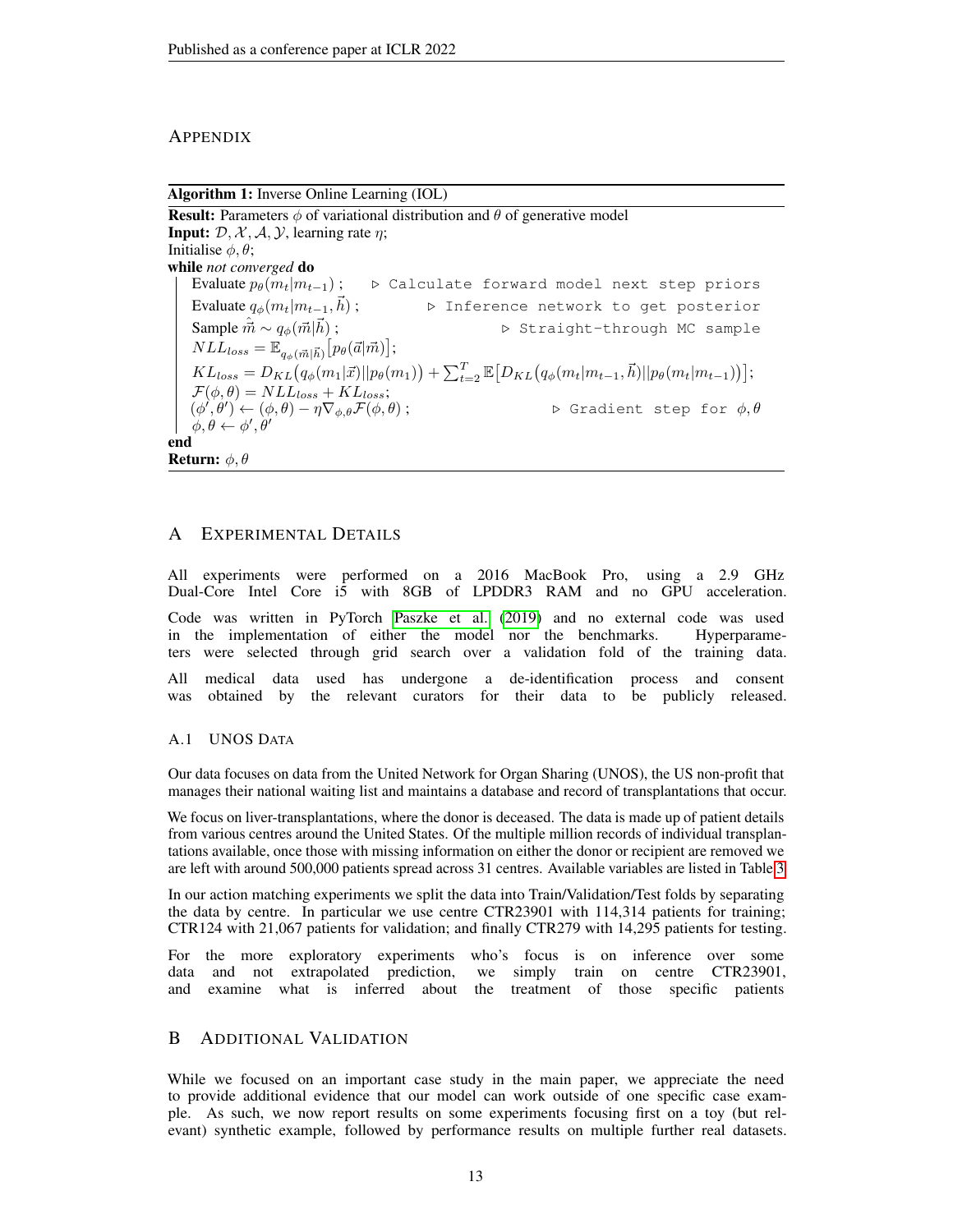# Table 3: UNOS Variables

<span id="page-13-0"></span>

| AGE                  | Recipient's age at transplant                               |  |  |
|----------------------|-------------------------------------------------------------|--|--|
| AGE_DON              | Donor's age at transplant                                   |  |  |
| ALBUMIN_TX           | Recipient's albumin concentration at transplant             |  |  |
| ASCITES_TX           | Recipient had ascites at the time of transplant             |  |  |
| BMI_CALC             | Recipient's BMI                                             |  |  |
| COD_CAD_DON          | Cause of death of the donor                                 |  |  |
| COLD ISCH            | Cold ischemia time - length of time from the donor being    |  |  |
|                      | recovered until it is transplanted                          |  |  |
| CREAT_DON            | Donor's creatinine concentration                            |  |  |
| CREAT_TX             | Recipient's creatinine concentration at transplant          |  |  |
| DIAL TX              | Whether recipient was on dialysis before transplant         |  |  |
| ETHCAT               | Recipient's ethnicity                                       |  |  |
| ETHCAT_DON           | Donor's ethnicity                                           |  |  |
| EXC_HCC              | Whether the recipient received a hepatocellular carcinoma   |  |  |
|                      | exception point                                             |  |  |
| FUNC_STAT_TRR        | Recipient's functional status at the time of transplant     |  |  |
| HCV_SEROSTATUS       | Whether the recipient has hepatitis C                       |  |  |
| INR_TX               | Recipient's INR value at the time transplant                |  |  |
| LIFE_SUP_TRR         | Whether the recipient was on life support at the time of    |  |  |
|                      | transplant                                                  |  |  |
| MED COND TRR         | Whether the recipient was in an icu, hospital bed, or came  |  |  |
|                      | from home before transplant                                 |  |  |
| MELD_PELD_LAB_SCORE  | Recipient MELD score                                        |  |  |
| NON_HRT_DON          | Whether the donor was a DCD (donation after cardiac death)  |  |  |
| NUM_PREV_TX          | Number of previous liver transplants the recipient has had  |  |  |
| ON_VENT_TRR          | Whether the recipient was on a mechanical ventilator before |  |  |
|                      | transplant                                                  |  |  |
| PORTAL_VEIN_TRR      | Whether the recipient had a portal vein thrombosis at the   |  |  |
|                      | time of transplant                                          |  |  |
| PREV_AB_SURG_TRR     | Whether the recipient had prior abdominal surgery before    |  |  |
|                      | the liver transplant                                        |  |  |
| PREV TX              | Whether the recipient had any previous transplant           |  |  |
| SHARE_TY             | Whether the donor is local, regional, or national           |  |  |
| TBILI_TX             | Recipient's bilirubin at the time of transplant             |  |  |
| TXLIV                | Whether the graft is whole or segmental                     |  |  |
| death_mech_don_group | Donor mechanism of death                                    |  |  |
| deathcirc            | Donor circumstance of death                                 |  |  |
| diag1                | Recipient's primary cause of liver disease                  |  |  |
| meldstat             | Whether the recipient is status 1a                          |  |  |
| statushcc            | Whether the recipient has hcc                               |  |  |
| status1              | Whether the recipient is status 1a                          |  |  |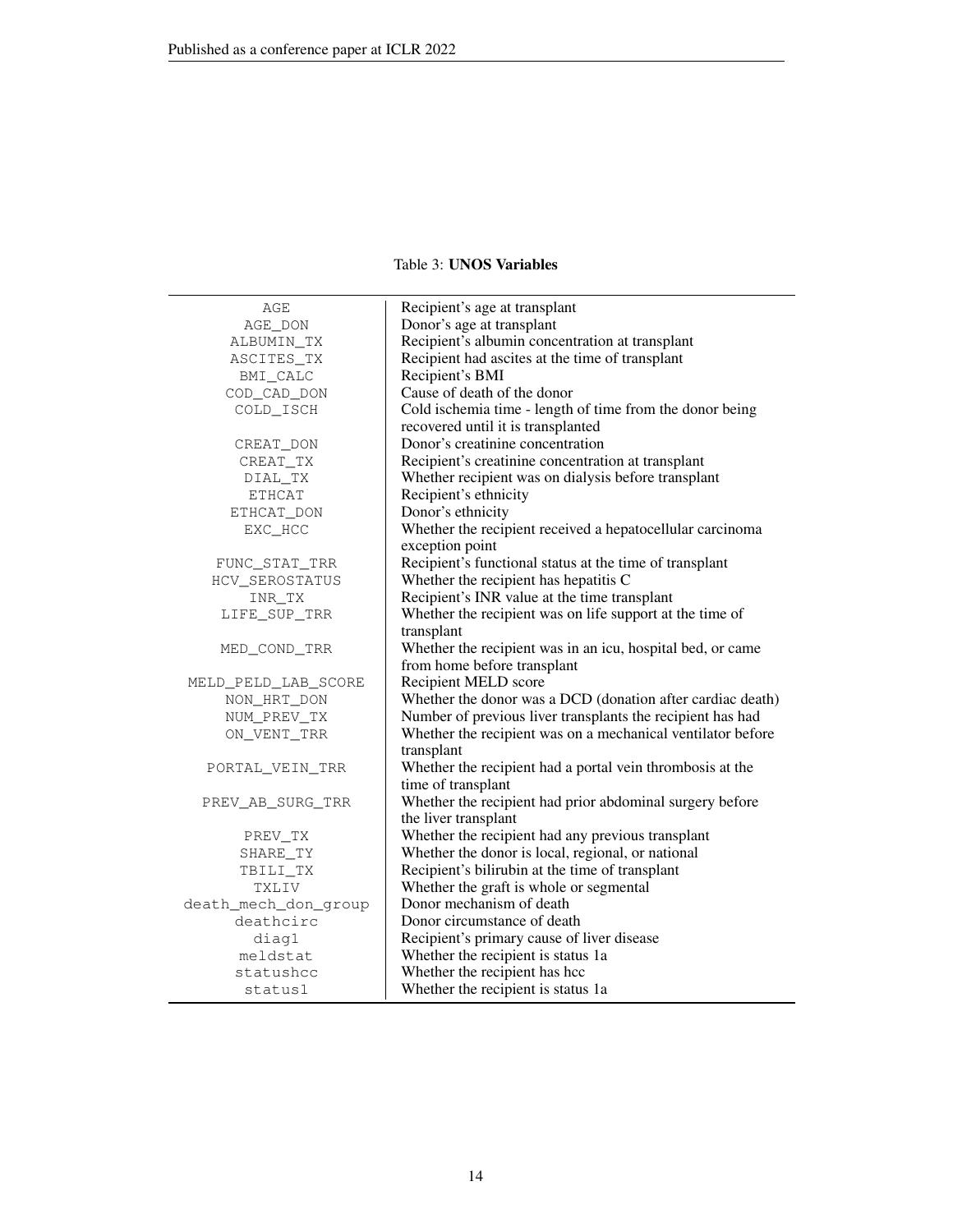#### B.1 SYNTHETIC EXPERIMENT

We consider a toy example of an agent that is learning online about the treatment effect of the interventions they are performing. We let  $\mathcal{X} = \mathbb{R}^5$ ,  $\mathcal{A} = [0, 1]$ , and  $\mathcal{Y} = \mathbb{R}$ , with the true outcomes a linear combination of the features given the action (with weights stochastically samples). From a sampled prior set of weights in the agents mind, the agent then interacts, estimating the po-tential outcomes and choosing an action stochastically according to equation [7](#page-5-0) with  $\alpha$  =  $1, \beta = 0$ . After every context, action, outcome triple  $(x, a, y)$ , the agent adjusts it's beliefs over the weights of the potential outcome functions using an online gradient descent method:

$$
\omega_a = \omega_a - \lambda((\tilde{y} - y) \times x),\tag{11}
$$

with  $\lambda$  some learning rate. Clearly then the policy of the agent is nonstationary and changes over time in reaction to the observed outcomes.

Results. We simulate 10000 trajectories of length 50. When applying IOL to this simulated data, we can achieve an accuracy of 99%, meaning 99% of the time we can accurately determine which of the potential outcomes the agent thins will be higher. This is compared to a stationary estimate of the CATE which can only reach 52% given the fact that the policy is detached from the truth of the treatment effect. Clearly this is an extreme example designed to fail the existing approaches but it does serve to show how stark the contrast is.

#### B.2 FURTHER PERFORMANCE ON REAL DATA

Alongside the synthetic example above, we also provide further results on real medical data, demonstrating improved performance across a variety of domains. These datasets do not contain a recorded outcome, consequently so we do not include CIRL, and the next state is used as a substitute in IOL. Results are given in Table [2,](#page-8-0) and a description of the datasets follows:

Intensive Care Unit. The *ICU* data covers the treatment of 23,106 of patients in the intensive care unit from Amsterdam UMC [Elbers](#page-15-1) [\(2019\)](#page-15-1). These patients are in a more critical state than those on the general wards while suffering similarly from a variety of conditions and consequently are monitored more frequently, with the database containing around 1 billion clinical observations at varying timesteps down to minute by minute recordings. The data is aggregated into one hour timesteps and models the treatment of the prescription of antibiotics. Included are 24 series features focusing on vital signs including heart rate, blood pressure, and various chemical blood concentration levels.

Cystic Fibrosis. The *CF* data considers patients enrolled in the UK Cystic Fibrosis Registry [Taylor-](#page-15-2)[Robinson et al.](#page-15-2) [\(2018\)](#page-15-2), coviering around 5,800 patients over the course of multiple years. Measurements were taken on average every 6 months, and the 79 features cover common comorbidities, test results, and infections that arise. The intervention corresponds to the prescription of cortico steroids.

Hospital Wards. The *Wards* data is based on the care of 6,321 patients at the Ronald Reagan UCLA Medical Center in California who were treated on the general medicine floor between 2013-2016 [Alaa et al.](#page-15-3) [\(2017\)](#page-15-3). These patients were treated for a variety of conditions including pneumonia, sepsis, and fevers were in general stable and deterioration that required ICU care was rare. Measurements were taken roughly every 4 hours, with average stays lasting 9 days, and include common vital signs such as pulse and blood pressure alongside lab tests and results and 35 temporal features. The action space is taken as a choice of application of oxygen therapy.